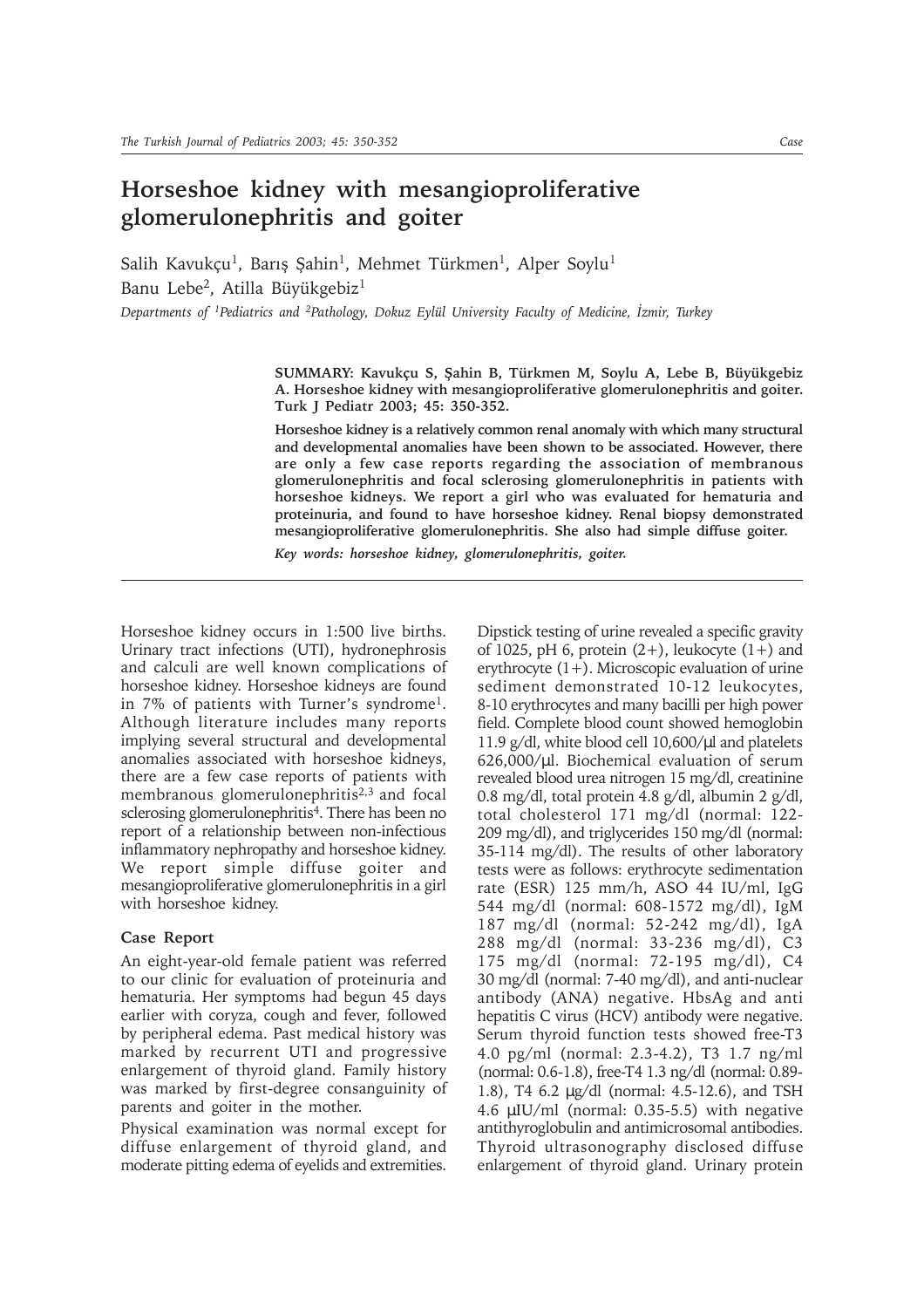excretion was 50 mg/m2/h, and urine culture yielded Escherichia coli 105 colonies/ml. The abdominal ultrasonography and intravenous pyelography demonstrated the presence of horseshoe kidney. Voiding cystourethrography was normal. Urinary tract infection was treated with ceftriaxone, and prophylactic trimethoprimsulfhamethoxazole treatment was started.

An open renal biopsy was performed revealing diffuse mesangioproliferative glomerulonephritis with the following features: On light microscopy, narrowing of Bowman's capsular space by mesangial proliferation, diffuse thickening of capillary basement membranes, and mild segmentation of some glomerular capillaries were observed (Fig. 1). Proximal and distal tubular epithelial cell cytoplasms demonstrated a granular appearance. Immunofluorescence study showed diffuse (2+) mesangial and membranous deposition of IgM and a small amount of IgG without IgA, C3, or C1q deposition. Prednisolone treatment was started and the clinical gins and symptoms of the patient improved, but she had two occasions of heavy proteinuria on follow-up. First relapse was treated with prednisolone. She is still under control with prednisolone and cyclophosphamide combined treatment after a second relapse.



**Fig. 1.** Light microscopy showing diffuse thickening of the glomerular capillary walls and mesangial cell proliferation (hematoxylin and eosin stain x 400).

## **Discussion**

The association of different glomerulopathies, including focal and sclerosing glomerulonephritis and hypothyroidism4 and membranous

glomerulopathy in horseshoe kidney were considered to be coincidence in adults $2,3$ . Horseshoe kidney and simple goiter are common in the general population. Our case is unique in that the patient is in childhood and presented with the association of mesangioproliferative glomerulonephritis in horseshoe kidney and simple diffuse goiter.

Urinary tract infection in the absence of vesicoureteral reflux is common among girls. Our patient had a history of recurrent UTIs and a renal anomaly that could predispose her to UTIs. On the other hand, development of UTI during nephritic syndrome in this case suggests that this infection could also be due to the predisposition created by the nephritic state. Although vesicoureteral reflux was not demonstrated, concerning the nephritic syndrome and immunosuppressive treatment, a six-month course of antibiotic prophylaxis was planned for this patient.

Coexistence of simple goiter with other pathologies could be a coincidence in this patient. The rate of simple goiter in our area is a high as  $6.25\%$ <sup>5</sup>. Thus, given the high rate of horseshoe kidney in the population, its association with simple goiter could be regarded as a coincidence.

The mechanism of the association between the horseshoe kidney and inflammatory renal pathologies could not be explained in the previous reports. Horseshoe kidney is a structural and developmental anomaly. Wilms tumor has been reported to be seen four times more in this group of patients<sup>1</sup>. In addition, chromosomal abnormalities like Turner syndrome and trisomy 18 are also seen more commonly in patients with horseshoe kidney6. Non-infectious glomerular inflammatory pathologies have not been reported frequently in these chromosomal diseases or Wilms tumor. Furthermore, glomerulonephritis incidence has not been reported to increase in structural and developmental anomalies of the kidney like dysplasia or hypoplasia. Horseshoe kidney differs from the other anomalies and from the normal kidneys with respect to its size and blood supply. These characteristics could be speculated as being predisposing factors for immune complex accumulation. On the other hand, given the high rate of horseshoe kidney in the papulation (1/500), glomerulonephritis